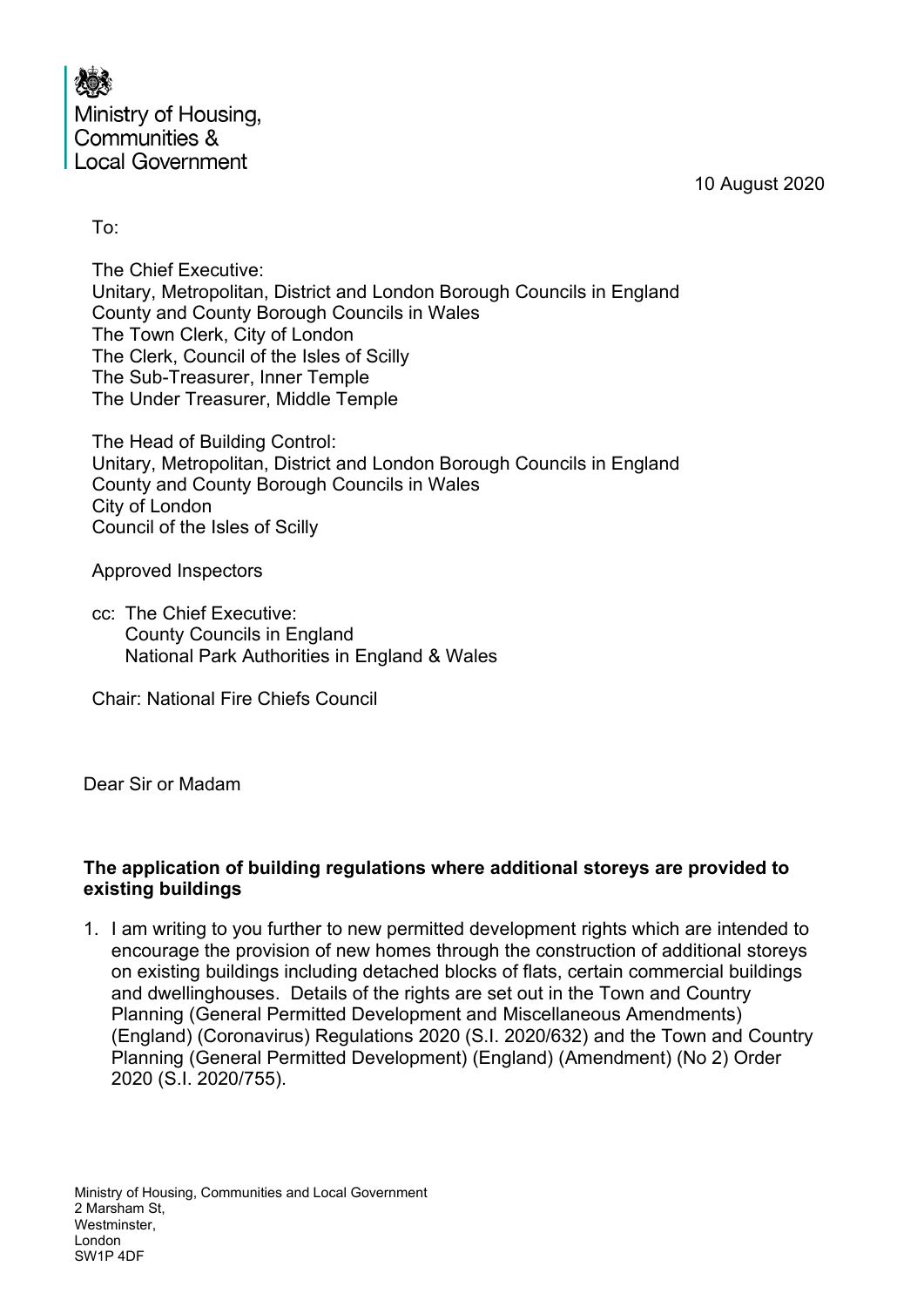- 2. The government hopes that these new permitted development rights will help to increase housing supply in England and increase densities by making effective use of existing buildings. Ministers wish to ensure that any development of additional storeys to create new homes on existing buildings, whether granted permission through a permitted development right or on a planning application, is carried out in accordance with the relevant building regulations requirements. I am writing therefore to remind building control bodies of some key provisions and guidance.
- 3. The guidance in this Circular Letter applies to buildings and building work in England.

# **Building Regulations 2010 – as amended**

- 4. Each case must be considered on its own merits, but it is likely that where additional storeys are added to an existing building, some work on the original part of the building will be necessary. This may not always be set out in the approved documents and building control bodies should consider carefully the application of the building regulations to these projects.
- 5. The regulations pose a series of questions that must be considered, the first being whether the work is deemed to be controlled and notifiable. We cannot envisage a situation where the addition of new storeys to a building would not be notifiable building work, so the following questions then arise;
	- Regulation 4(1) Does the work itself comply with the applicable requirements?

Each requirement should be considered in turn and all of them must be met. In many cases, the existing building will need to be modified to allow the additional storeys to comply. For example, where escape routes from the new accommodation pass through the existing building, the full extent of the escape route should be addressed to ensure it satisfies B1.

• Regulation 4(3) - Does the work result in the building, as a whole, being no less compliant?

Each requirement should be considered and where necessary the existing building should be modified. For instance, the increased height of the building may result in a need to address requirement A3 & B3 for the entire building.

• Regulations 5 & 6 - Are there requirements relating to material change of use?

The regulations provide that where a change of use takes place, work must be carried out so that the building complies with the applicable requirements listed in regulation 6 (this includes a change to the number of dwellings in a building). Attention is drawn to regulations 6(2)(a) and 6(3) which relate to external wall construction.

• Regulation 28 - Are there consequential requirements?

Where the existing building has a useful floor area over 1000m<sup>2</sup> consequential improvements to the energy performance may be required. This requirement applies to the entire building and will therefore capture many medium to large sized buildings.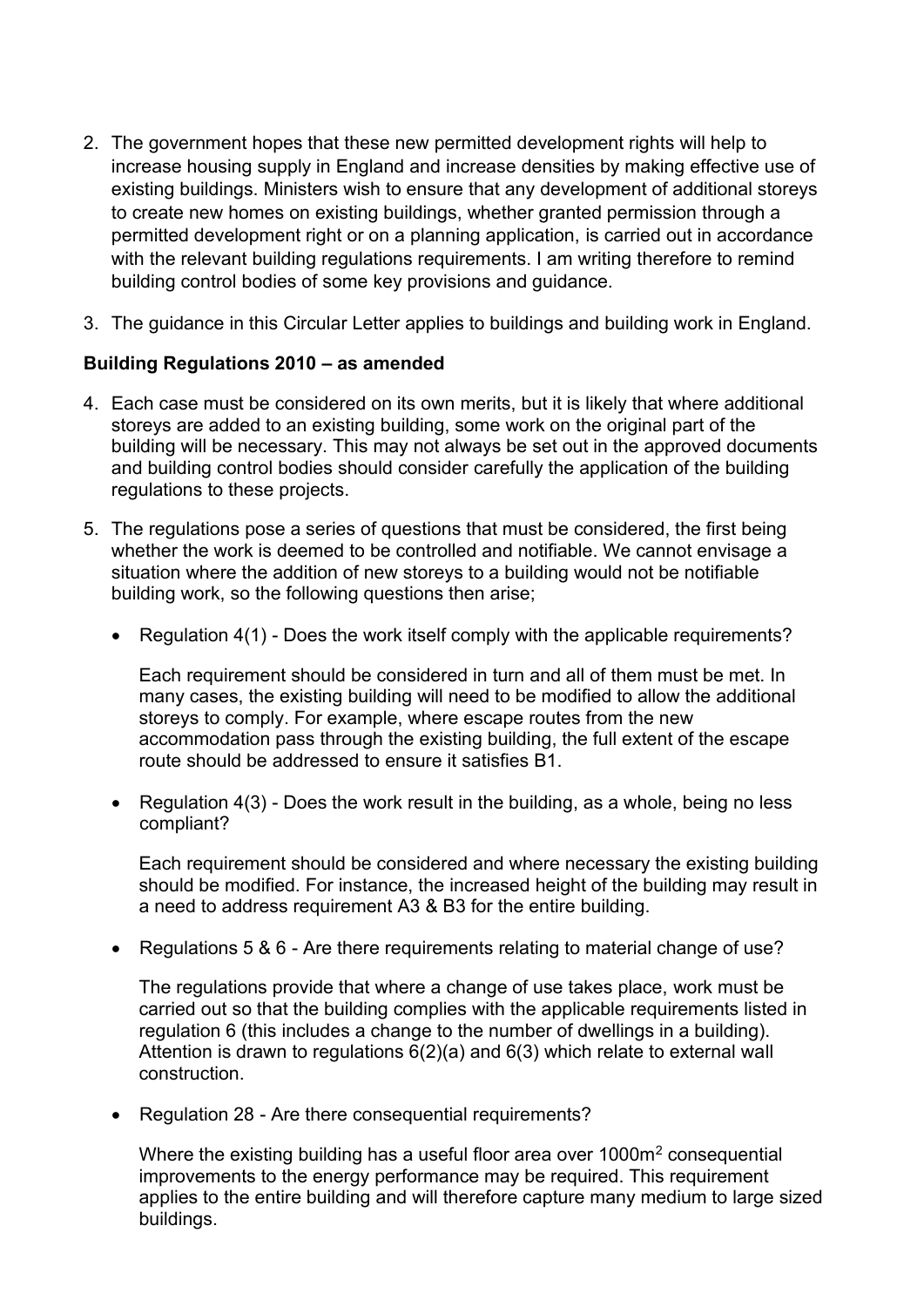## **Manual to the Building Regulations**

6. Your attention is drawn to the department's publication, Manual to the Building Regulations which provides detailed advice on many of the matters set out in this circular. Paragraph A20 provides a useful summary of the provisions for material change of use.

[https://assets.publishing.service.gov.uk/government/uploads/system/uploads/attachment\\_](https://assets.publishing.service.gov.uk/government/uploads/system/uploads/attachment_data/file/901517/Manual_to_building_regs_-_July_2020.pdf) [data/file/901517/Manual\\_to\\_building\\_regs\\_-\\_July\\_2020.pdf](https://assets.publishing.service.gov.uk/government/uploads/system/uploads/attachment_data/file/901517/Manual_to_building_regs_-_July_2020.pdf)

### **Disproportionate Collapse**

7. If an additional storey or storeys changes the consequence class of a building during the course of building work, it is likely to be less satisfactory in relation to A3 after the work, because the change in Consequence Class brings with it a requirement for a higher level of robustness measures for the building. The Building Control Alliance has published helpful advice on this issue in BCA Technical Guidance Note 21 "REQUIREMENT A3 – DISPROPORTIONATE COLLAPSE".

[http://buildingcontrolalliance.org/wp-content/uploads/2017/11/BCA-GN-21-](http://buildingcontrolalliance.org/wp-content/uploads/2017/11/BCA-GN-21-Disproportionate-Collapse-0-Dec-2014.pdf) [Disproportionate-Collapse-0-Dec-2014.pdf](http://buildingcontrolalliance.org/wp-content/uploads/2017/11/BCA-GN-21-Disproportionate-Collapse-0-Dec-2014.pdf)

### **Sprinkler Protection**

8. A previous circular letter of 26 May 2020 addresses the provision of sprinklers in extensions which is equally relevant to upward extensions.

[https://assets.publishing.service.gov.uk/government/uploads/system/uploads/attachment\\_](https://assets.publishing.service.gov.uk/government/uploads/system/uploads/attachment_data/file/887227/Approved_Document_B_May_2020_amendment_-_Circular_letter_2020.pdf) [data/file/887227/Approved\\_Document\\_B\\_May\\_2020\\_amendment\\_-](https://assets.publishing.service.gov.uk/government/uploads/system/uploads/attachment_data/file/887227/Approved_Document_B_May_2020_amendment_-_Circular_letter_2020.pdf) [\\_Circular\\_letter\\_2020.pdf](https://assets.publishing.service.gov.uk/government/uploads/system/uploads/attachment_data/file/887227/Approved_Document_B_May_2020_amendment_-_Circular_letter_2020.pdf)

#### **External wall construction**

9. Answers to a number of frequently asked questions related to the application of regulation 7(2) questions on this which can be found [here.](https://www.gov.uk/government/publications/building-amendment-regulations-2018-frequently-asked-questions/building-amendment-regulations-2018-frequently-asked-questions)

[https://www.gov.uk/government/publications/building-amendment-regulations-2018](https://www.gov.uk/government/publications/building-amendment-regulations-2018-frequently-asked-questions/building-amendment-regulations-2018-frequently-asked-questions) [frequently-asked-questions/building-amendment-regulations-2018-frequently-asked](https://www.gov.uk/government/publications/building-amendment-regulations-2018-frequently-asked-questions/building-amendment-regulations-2018-frequently-asked-questions)[questions](https://www.gov.uk/government/publications/building-amendment-regulations-2018-frequently-asked-questions/building-amendment-regulations-2018-frequently-asked-questions)